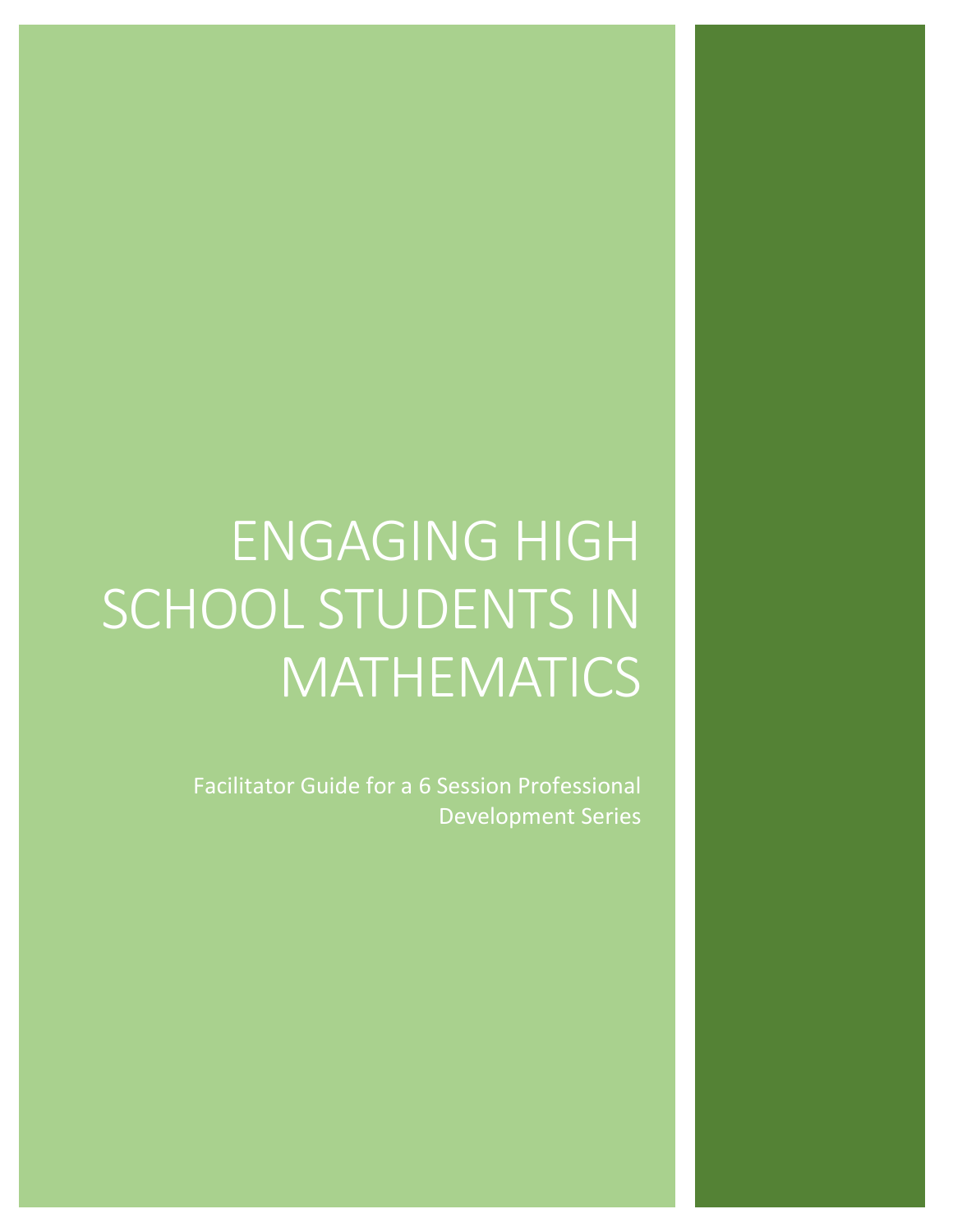Tristan Hann, Emily Clark, and Douglas Mac Iver Center for Social Organization of Schools Johns Hopkins University School of Education

June 2020

This development of this resource was supported by the Institute of Education Sciences, U.S. Department of Education, through Grant R305A150449 to the Johns Hopkins University. The opinions expressed are those of the authors and do not represent views of the Institute or the U.S. Department of Education.

For more information, contact Tristan Hann at thann@jhu.edu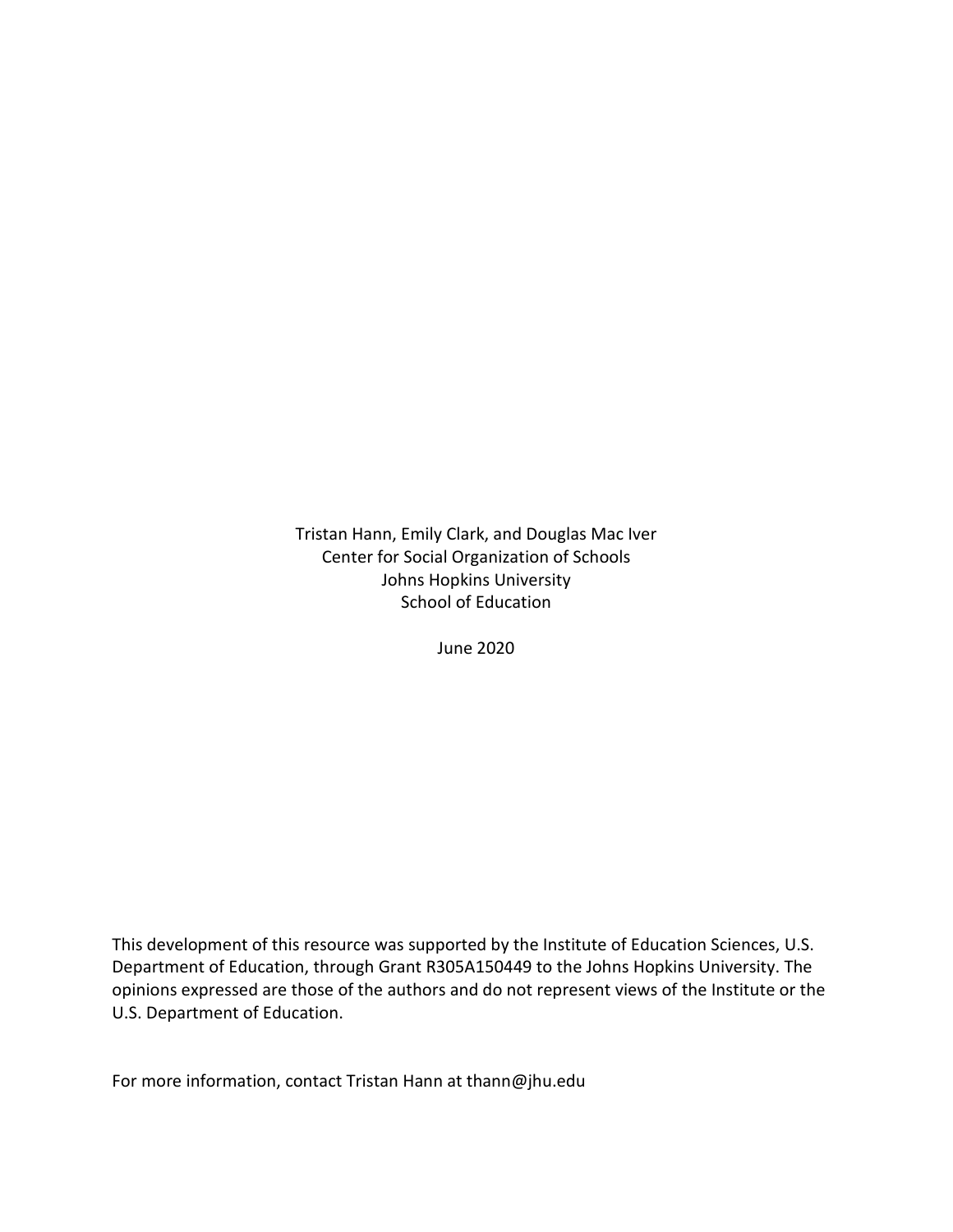# **Engaging High School Students in Mathematics**

Students often disengage from mathematics when they experience it as removed from authentic contexts and disproportionately focused on calculating with procedures. This 6 session professional development series provides tools for teachers to encourage a range of mathematical competencies in students using authentic problem-solving to develop motivation. The series is designed to help teachers adapt their instructional practice in ways that will increase the initiative, perseverance, and eagerness of their students to engage in mathematical reasoning and problem solving. Throughout, there is an emphasis on encouraging students to engage in productive struggle and generate their own problem-solving strategies.

The series involves interactive teacher experiences and resources organized around these topics:

- Teaching Authentic Problem Solving: Developing Greater Mathematical Reasoning with **Students**
- Mathalicious Curriculum
- Rich Material Tasks: Developing Multiple Mathematical Competencies with Group Work
- Problems in Context: Planning for Authentic Tasks
- Project-Based Learning
- Supporting Academic Tenacity in Mathematics: Teacher Questioning and Feedback

This Facilitator Guide is designed to be used with the PowerPoint slides and other resources housed on the website [http://engage.every1graduates.org.](http://engage.every1graduates.org/)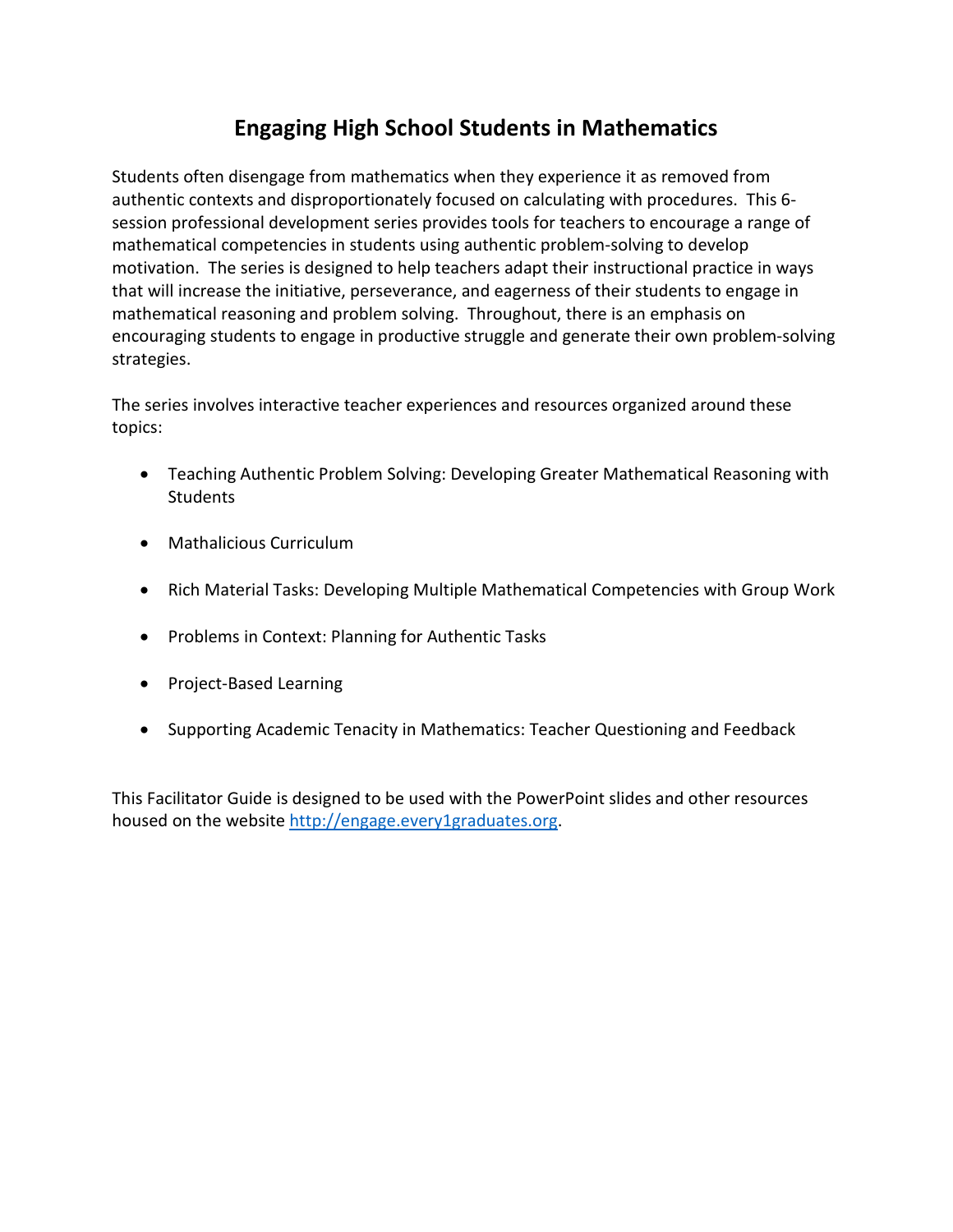# **Teaching Authentic Problem Solving: Developing Greater Mathematical Reasoning with Students**

# **Objectives**

The goal of this session is to show teachers how they can increase the initiative, perseverance, and eagerness of their students in tackling application problems and help their students develop and apply more sophisticated mathematical reasoning in formulating and solving problems.

# **Guiding Questions**

- How can we equip our students to become authentic problem solvers who confidently and patiently reason their way to a solution?
- How can we adapt the application problems we use in classroom instruction to generate mathematical discourse and engage students in productive struggle as they determine what information and methods they need to solve the problem?
- How can we help students learn to ask pertinent questions, develop and justify an effective strategy, and identify the key information they need in solving challenging problems?

# **At a Glance**

- "Do Now" activity for teachers listing the challenges students have when asked to complete application problems in their classrooms.
- Discussion of the characteristics that students often display when asked to apply mathematical reasoning and processes to the world around them.
- Presentation and discussion of multiple examples of how we can adapt the application problems we use in classroom instruction to:
	- o Generate mathematical discussion
	- o Have students themselves determine what is needed and how to complete problems
	- o Have students employ (and become comfortable with) different problem-solving strategies

# **Materials**

Handout M1 (Teaching Authentic Problem Solving, 6 pages)

### **Procedure**

**Set-up:** Open the PowerPoint presentation on a computer connected to a projector and speakers. Project the session's title (Slide 1). The room should be set up so that teachers can sit at tables in small discussion groups such that each group member can see the screen or smart board where the slides/videos will be projected and hear the accompanying audio.

### **Do Now: List the Challenges to the Effective Use of Application Problems (4 minutes)**

Facilitator welcomes teachers as they arrive and asks them to complete the "do now" activity on the first page of the handout.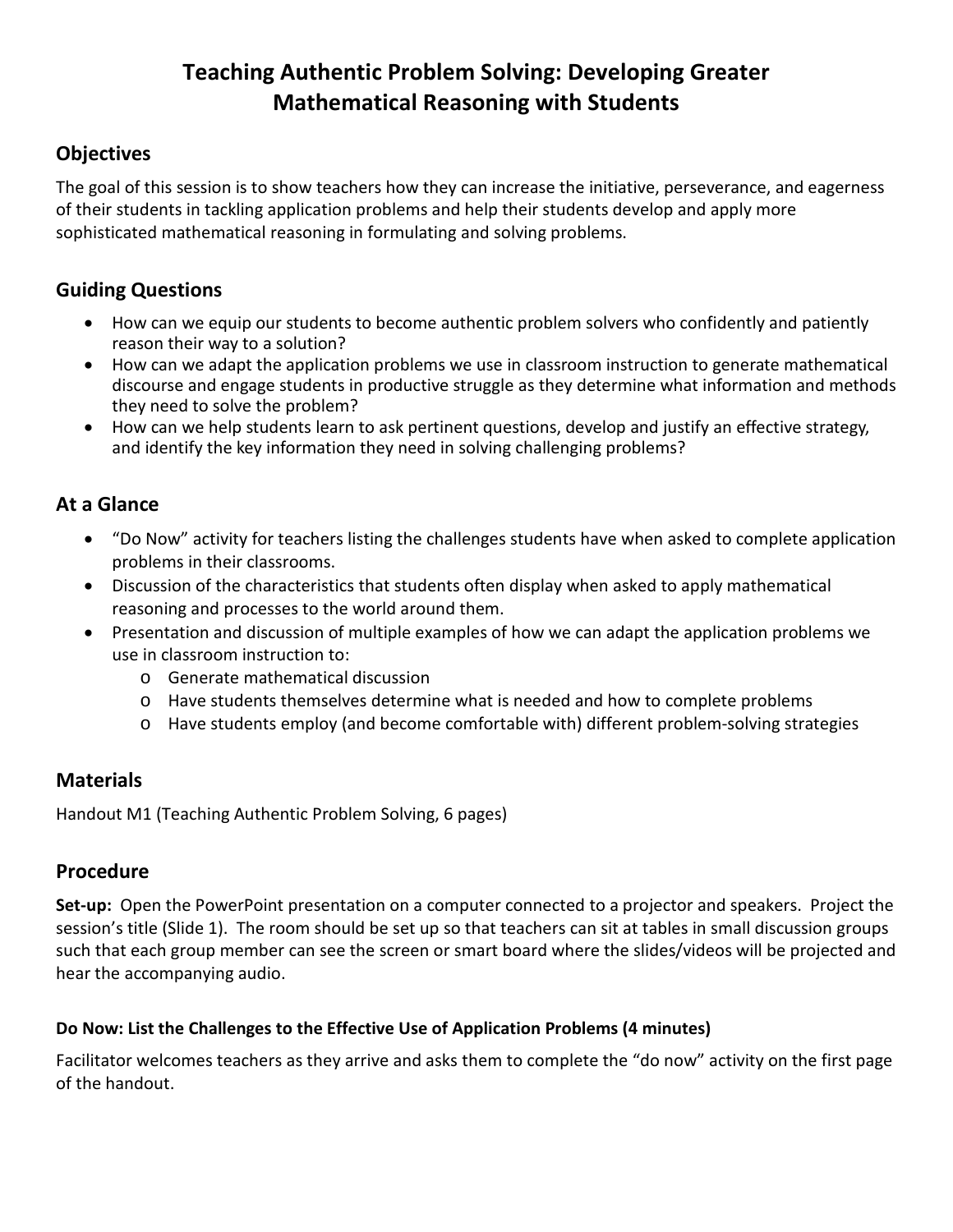### **Introducing the Session's Focus: Five Challenges – Which of These Do You Experience and How Might We Overcome Them? (4 minutes)**

- Facilitator summarizes how authentic problem solving taps into the BRACE components of motivation that were discussed in earlier whole-school professional development sessions (Slide 2).
- Facilitator shares five challenging characteristics that students often display when asked to apply mathematics to real life (Slide 3).
- Teachers briefly share their own experiences with these challenges.
- Facilitator introduces the session's focus: Overcoming these challenges by adapting the application problems we use in classroom instruction so as to generate mathematical discussion, have *students themselves* determine what is needed (and how) to solve the problems, and encourage students to employ and become comfortable with diverse problem-solving strategies.

### **Using Images or Extremely Short Videos to Draw Students into Authentic Problem Solving (7 minutes)**

- Facilitator demonstrates how to draw students into focused, authentic problem solving by presenting an image (Slide 4) or a video lasting just a few seconds (Slide 5) that naturally raises a compelling question. (Teachers identify the questions raised: "Which glass of soda would I choose?" "Will the ball go in the basket?")
- Facilitator uses the soda problem to model the four key questions we need to train our students to ask themselves whenever they encounter a real-life problem that involves mathematics (Slides 6 and 7).

### **Helping Students Become Savvy and Patient Problem Solvers by Removing "the Straight Clear Path" We Have Been Providing. (Slide 8, 4 minutes)**

- Facilitator suggests that we often unintentionally limit students' growth in mathematical reasoning by giving students all the information they need to solve the problem at the beginning, formulating the problem for them, and even signaling the substeps that they might need to follow to find a solution. This common practice also transforms potentially interesting problems into boring exercises.
- Facilitator plays the video excerpt of Dan Meyer's TED talk describing how we can adapt growthstunting application problems into ones that are more effective in helping students become savvy and patient problem-solvers.
- Next, the facilitator introduces a sample geometry problem from the PARCC (Slide 9) and demonstrates how to adapt the problem for classroom use to make it more effective in promoting student growth (Slide 10). The facilitator also shares examples of guiding questions that the teachers can use with students to support students' reasoning as they tackle the adapted problem (Handout p. 4).

### **"Is it Too Late?" -- Teachers Tackle an Authentic Problem (9 minutes)**

- Teachers twice watch a 52-second video depicting a real-life paint mixing problem (Slide 11).
- Facilitator displays the four key questions again (Slide 12), and presents a graphic organizer featuring these four key questions -- a useful tool for helping students become more proficient in the problem solving process (Slide 13 and Handout M1, pages 5 & 6).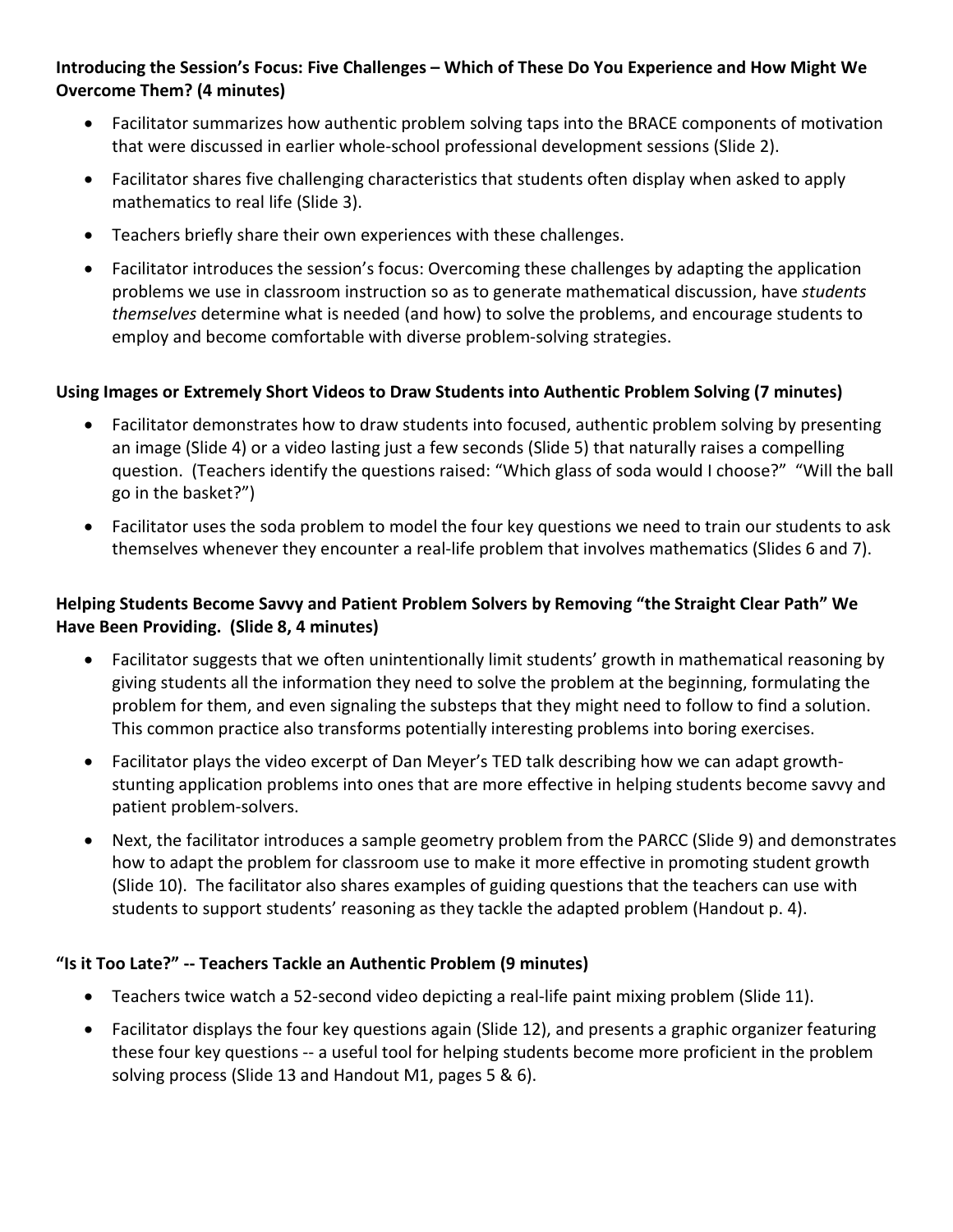• Teachers use the graphic organizer (on page 5 of the handout) to formulate and solve the problem, as the facilitator displays the graphic organizer on the screen (Slide 13). Teachers then share their formulation and solution of the problem.

### **Using Word Problems in the Classroom to Help Students Develop their Reasoning: Additional Examples (10 minutes)**

• Teachers read a word problem (Slide 15) and then discuss one student's attempt to articulate what the problem is asking and apply his own method in solving it (Slide 16). Then, the facilitator leads a discussion of how to respond to students' mistakes and misconceptions (Slide 17). The facilitator then draws teachers' attention to a planning guide they can use in preparing for a class session that will include authentic problem solving (Handout p. 7).

#### **Session Summary (6 minutes)**

- Facilitator shares "Key Takeaways" regarding how to teach authentic problem-solving (Slide 18).
- Finally, the facilitator shares two websites that are good sources of authentic problems (Slide 19).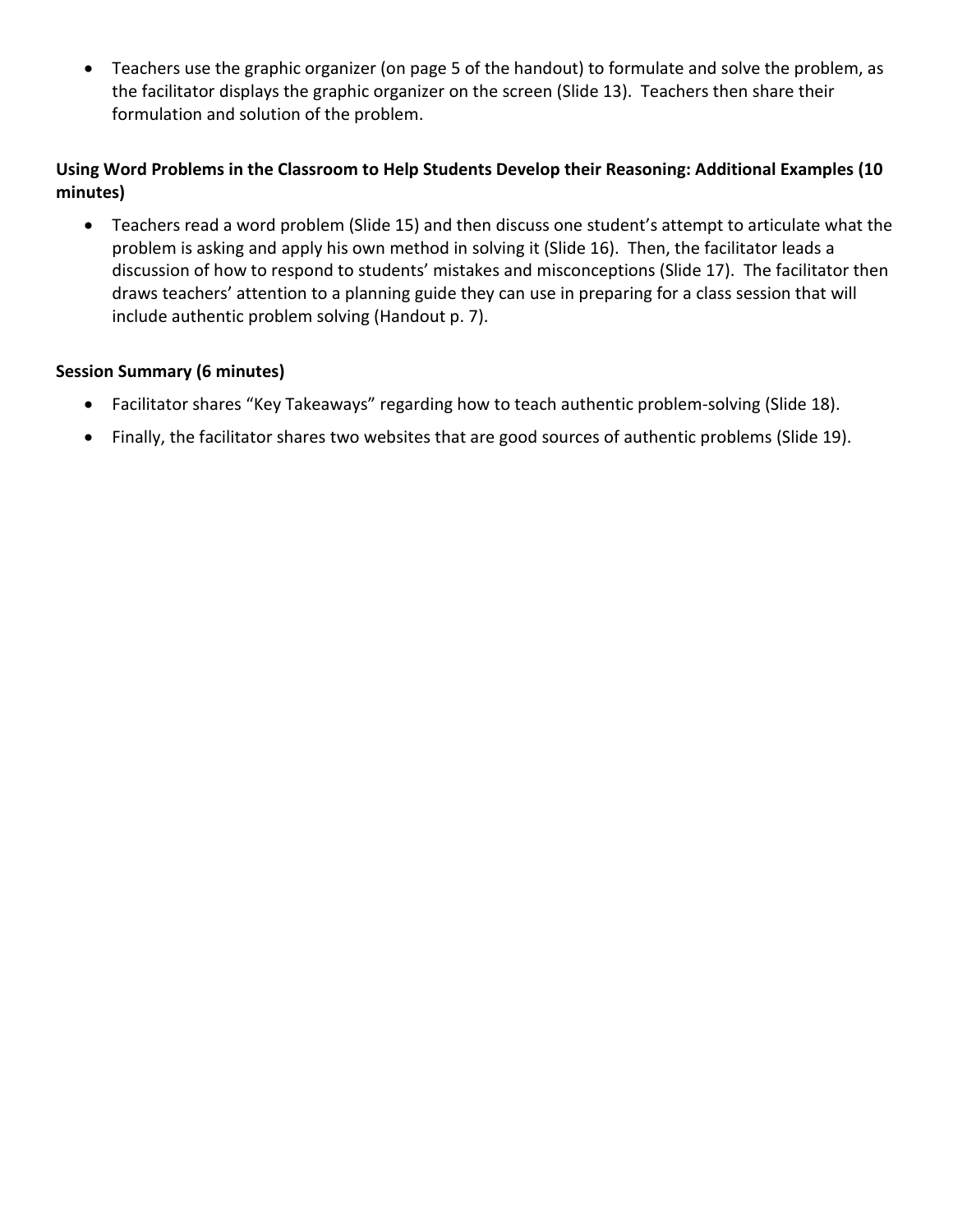# **Workshop: Mathalicious Curriculum**

**Note: In this session we provided teachers with one-year access to the lessons available on Mathalicious.com. As delivered, the session included a sample lesson that was publicly available on the Mathalicious site at the time, but Mathalicious periodically changes which lessons are available without a subscription. If you would like to walk through a sample Mathalicious lesson with teachers without a subscription, select an appropriate lesson from those that are publicly available:**

**[https://www.mathalicious.com/lessons/search?lesson\[public\]=1](https://www.mathalicious.com/lessons/search?lesson%5bpublic%5d=1)**

**and adapt the guide as needed.**

**In order for teachers to more fully experience the lesson as students during the session, you may want to avoid selecting a lesson that requires students to gather outside materials. Most, but not all, Mathalicious lessons include a lesson guide; selecting a lesson that includes a lesson guide may spur more discussion of lesson planning using Mathalicious.**

**If you have full access to Mathalicious and would like the original facilitator guide based on the** *You're So Fined* **lesson, please email Martha Mac Iver [\(mmaciver@jhu.edu\)](mailto:mmaciver@jhu.edu) or Tristan Hann [\(tristan.hann@jhu.edu\)](mailto:tristan.hann@jhu.edu).** 

# **Objectives**

The goals of this session are to:

- Connect teachers to the Mathalicious curriculum
- Experience a Mathalicious lesson

### **Guiding Questions**

- How can we increase students' exposure to cognitively demanding real-world mathematical content with Mathalicious lessons?
- What does a Mathalicious lesson entail (planning, teaching, reflecting)?

# **At a Glance**

- Activity: sample lesson
- Go through lesson guide and guiding questions provided by Mathalicious
- Browse Mathalicious lessons
- *Optional:* Provide Mathalicious.com login information for teachers

# **Materials**

Student handout for selected sample lesson, downloaded from Mathalicious

Lesson guide for selected sample lesson, downloaded from Mathalicious

Video/audio capabilities for media portion of selected sample lesson

# **Procedure**

**Set-up:** Navigate to the selected sample lesson page at Mathalicious.com. Click on the "Teach" tab. Ensure that sound is working and set at the appropriate volume.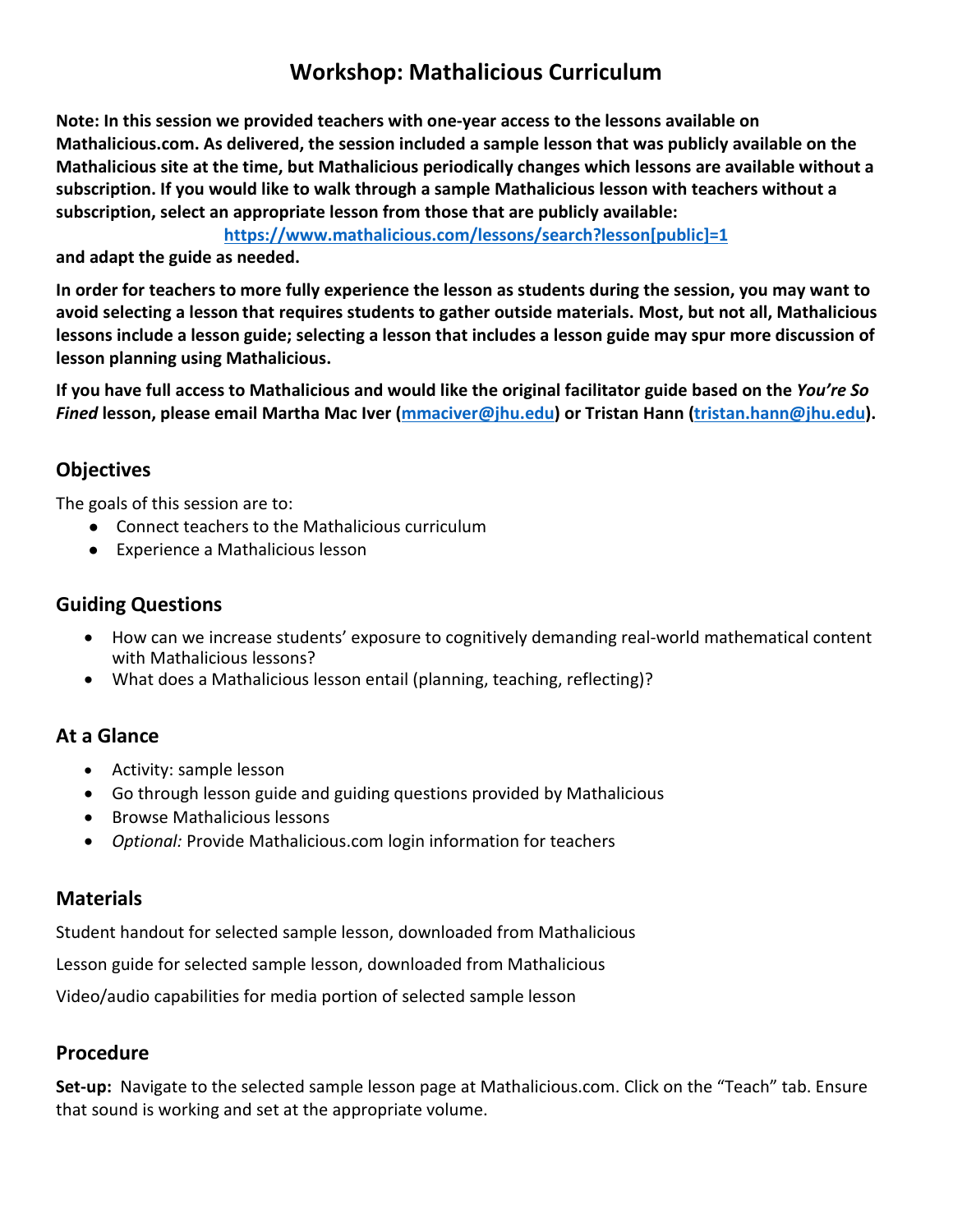### **Introducing the Session's Focus: Mathalicious (5 minutes)**

Facilitator asks teachers if any of them are familiar with the website Mathalicious.com, and if so, if any have utilized the curriculum before. If any teachers respond affirmatively, facilitator asks if they would like to share what their experiences have been with Mathalicious. If no one volunteers or if no teachers are familiar with the website, facilitator explains that Mathalicious.com provides educators with engaging, real-world lessons that are intended to challenge students to think critically. **(4 minutes)**

Facilitator distributes the printed student handout and lesson guide to teachers. Facilitator informs teachers that they are going to experience a Mathalicious lesson first hand, followed by an opportunity to look through the Mathalicious.com lesson database. **(1 minute)**

### **Activity: Sample Mathalicious Lesson (35 minutes)**

Facilitator informs teachers that he/she is going to be jumping back and forth from the role of the "teacher" to the PD session facilitator, and that, likewise, teachers are completing the activity as "students" while also considering the tasks from the perspective of a teacher. **(1 minute)**

Facilitator plays the brief video clip on the lesson's "*Teach*" tab, and informs teachers that with their students they could spend a couple minutes discussing questions prompted by the video clip. Facilitator prompts teachers to work through the questions in Act 1 of the lesson with a partner. **(7 minutes)**

In the lesson's *"Teach"* tab, facilitator clicks on Q1 to show teachers the results for the first question. Facilitator informs teachers that this is a moment where one would elicit student thinking, by asking (for example) whether the results are what students would expect. **(2 minutes)**

Facilitator (as teacher) clicks to Q2 on the *"Teach"* tab and uses the guiding questions on the lesson guide to facilitate a conversation among the teachers (who are role playing students) about question 2. (**10 minutes)**

Facilitator has teachers read through questions 3 and 4 with a partner, prompting them to discuss the value of each question. Facilitator prompts teachers to think about "*what are the key insights to be gained from each question*?" **(7 minutes)**

Facilitator prompts teachers to read the remaining question(s) and discuss with a partner their thoughts on the final question(s) and the lesson as a whole. **(8 minutes)**

### **Planning for a Mathalicious lesson (20 minutes)**

Facilitator prompts teachers to look through the lesson guide, paying close attention to the Guiding Questions and Deeper Understanding sections that many guide include below student questions. **(5 minutes)**

Facilitator invites teachers to discuss the ways in which they see this type of lesson being useful to students, and unpack any obstacles/problems they foresee. **(7 minutes)**

*Optional:* Facilitator informs teachers that they have a one year subscription to Mathalicious.com. Facilitator gives teachers the remaining time to browse the Mathalicious lesson database and identify a lesson they are willing to try in an upcoming unit. **(8 minutes)**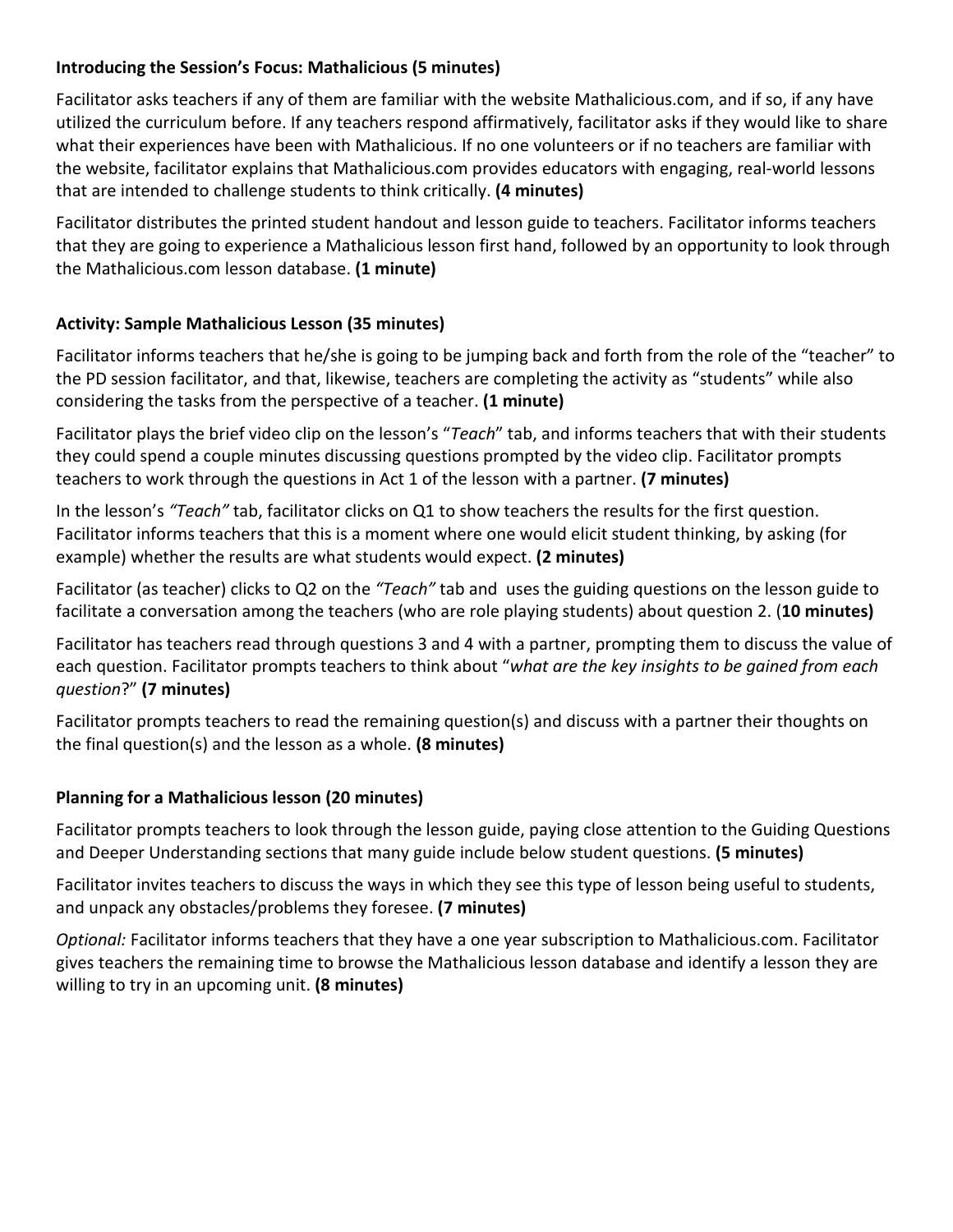# **Rich Mathematical Tasks: Developing Multiple Mathematical Competencies with Group Work**

# **Objectives**

The goals of this session are to:

- Discuss the various mathematical competencies that are required to "do mathematics" successfully
- Have teachers reflect on how much opportunity they are currently providing to students to develop in each competency
- Expose teachers to mathematical tasks that foster multiple forms of mathematical growth
- Present and model student group roles that allow for teachers to implement mathematical group work effectively

# **Guiding Questions**

- Is our teaching practice disproportionately valuing calculations with procedures over other mathematical competencies?
- How can we increase opportunity for students to reason, work with tables and graphs, justify methods, rephrase problems, and represent ideas/concepts/patterns?
- How can we adapt rich mathematical tasks into group work that supports and involves all group members equitably?

# **At a Glance**

- Discussion of six mathematical competencies.
- Pie chart activity for teachers to reflect on their ideal balance of the six competencies and the opportunities they provide to their students in their classrooms for each.
- Group activity mathematical task. Each teacher is assigned one group role for the task.
- Presentation and discussion of different group roles and teacher roles during group work.
- Activity task analysis. Teachers go through four tasks and identify the mathematical competencies each task supports.
- Discussion of how teachers can adapt or design problems used in classroom instruction to develop multiple mathematical competencies.

# **Materials**

Handout M3 (Working with Rich Mathematical Tasks, 11 pages)

Group roles cards, printed and cut (one set per four teachers)

Printout of yearly calendars for the next two years (one per four teachers)

# **Procedure**

**Set-up:** Arrange desks or tables so that teachers can sit in groups of four. Place four PD handouts at each seating group. Have group role cards pre-cut into sets of four, kept separately with yearly calendars until "Friday the  $13^{\text{th}}$ " activity.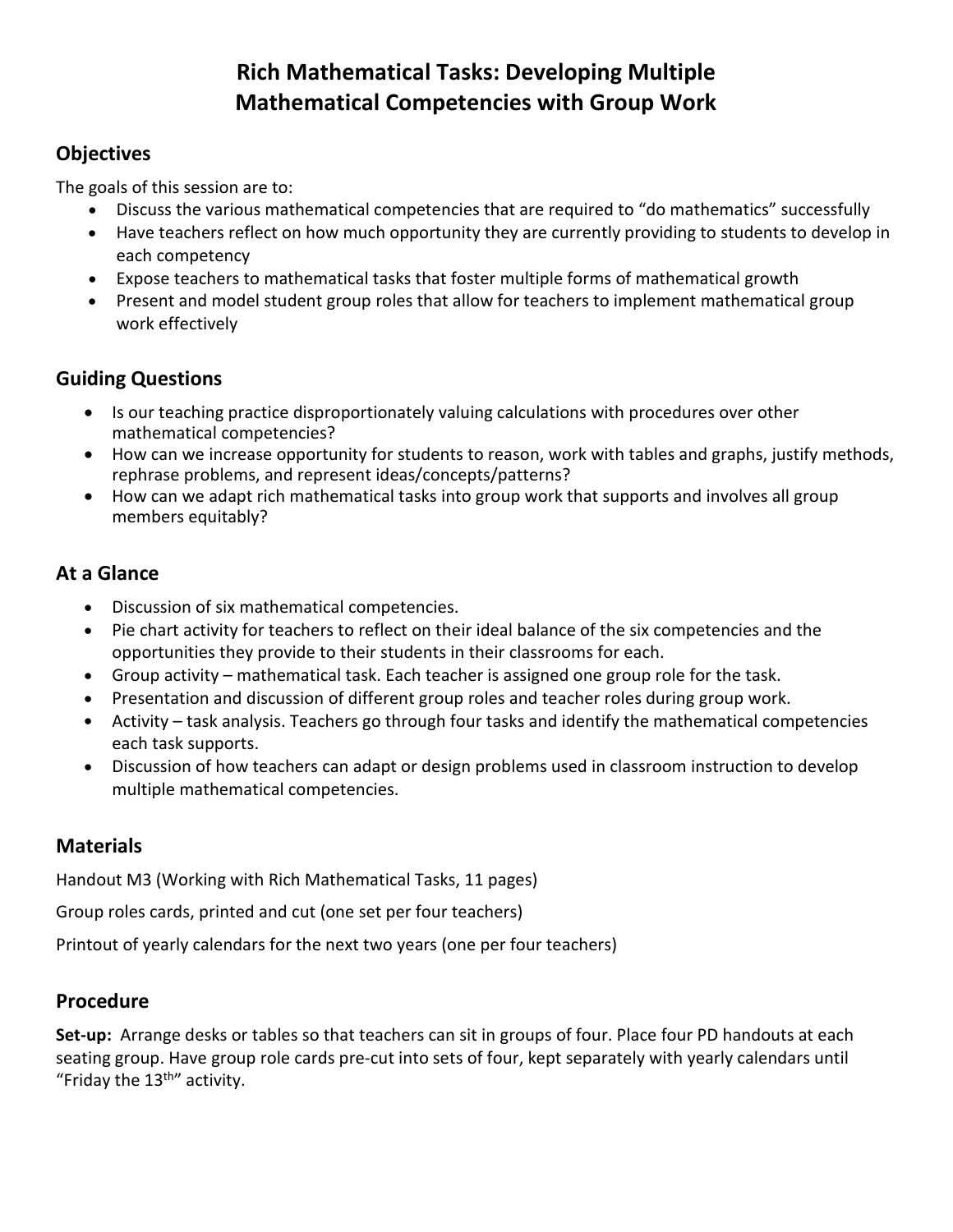### **Before We Begin: Quote "being good at mathematics" (2 minutes)** (page 1)

Facilitator welcomes teachers as they arrive

- Have teachers sit in groups of four.
- Ask teachers to read and reflect on the quote on the first page of the handout.

### **Introducing the Session's Focus: Discussion of Six Mathematical Competencies (5 minutes)** (page 2)

Facilitator goes through each of the six mathematical competencies (outlined by Jo Boaler, Professor of Mathematics Education, Stanford University) to be further explored in the session. Introduce the competencies by going through each one so that each is understood.

- *Asking questions* This is not asking clarifying questions to a teacher, but being able to ask oneself the types of questions that are inherent to mathematical reasoning, such as "what would happen if I were to ?" or "if I am able to figure out [piece of the problem], would it help me find ?"
- *Drawing/creating pictures and graphs* This competency is used as a means of communicating mathematical ideas so as to make sense of the mathematics (such as when organizing information into a graph).
- *Rephrasing problems* Being able to understand or reconceptualize a problem in a way that makes the mathematical task at hand more evident. An example is understanding that a problem asking which pizza option is a better deal is really asking which pizza provides the best cost-size ratio.
- *Justifying methods* Being able to justify a method or approach is instrumental in mathematical reasoning and helps students transfer their learning to novel problems and situations.
- *Representing ideas/concepts/patterns* This is being able to represent a concept, pattern, or idea in multiple ways: abstractly (such as algebraically), in words, with pictures or graphs, etc.
- *Calculating with procedures*  Fluency with skills, computations, and procedures.

### **Pie Charts Activity (10 minutes)** (page 3)

Facilitator asks each teacher to reflect on his or her conception of the ideal balance of the six mathematical competencies that people who successfully use mathematics in daily life would possess and to represent that balance as a pie chart (the large circle).

- Stress that there is no wrong answer.
- Have teachers shade the pie chart as indicated by the key.

Facilitator asks teachers to reflect on the opportunity that they are currently providing to students to practice/develop in each competency, and to create a second pie chart (the small circle) depicting this information.

Facilitator introduces the session's focus:

- There is often a disproportionate amount of focus on the "calculating with procedures" competency.
- One goal of the session is to see how rich mathematical tasks can be incorporated to help also develop other mathematical competencies in students.
- We will see how group work can be implemented in a way that supports this development.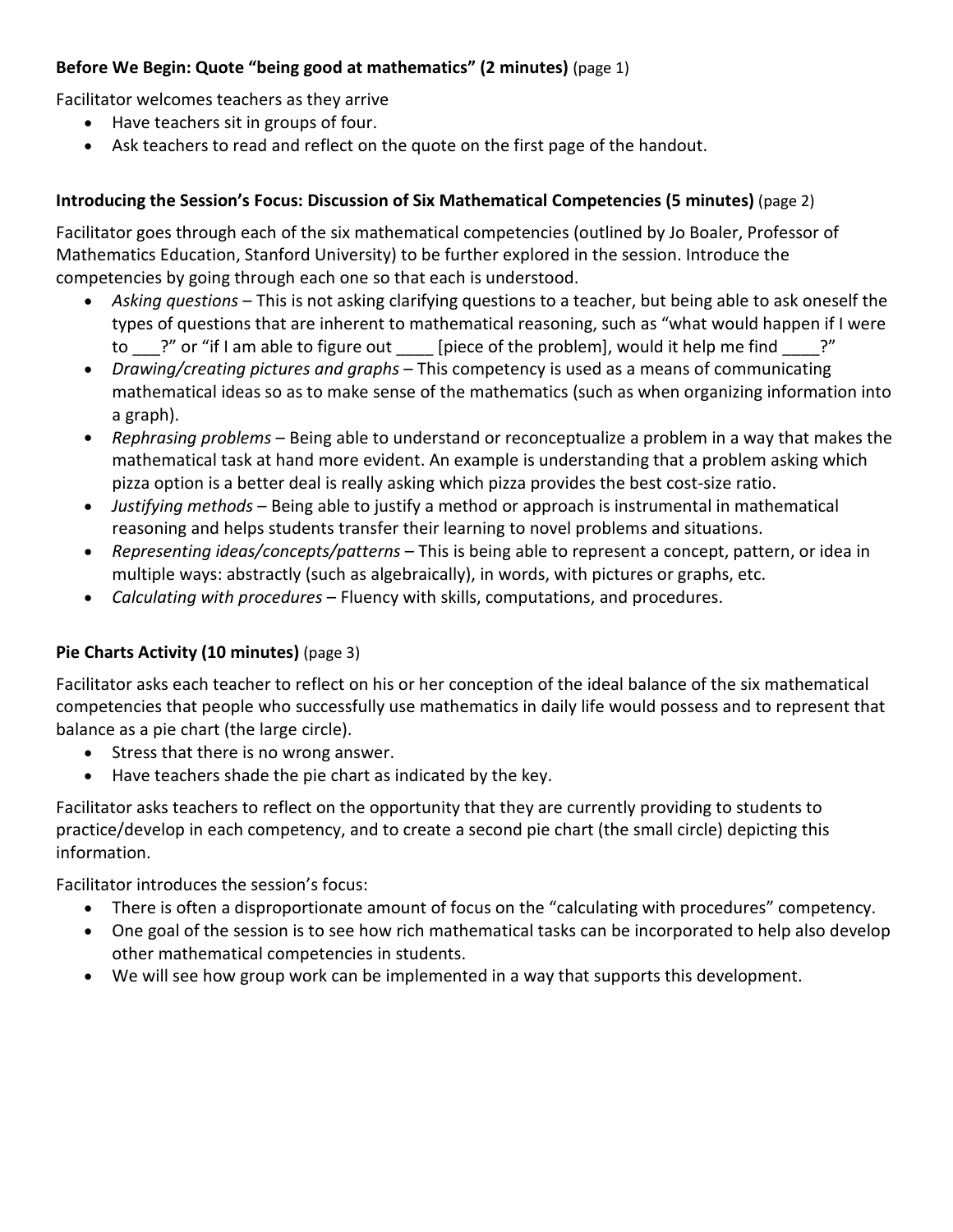### **Friday the 13th Activity (15 minutes)** (page 4)

Facilitator informs teachers that they are to work through the Friday the 13<sup>th</sup> task from Nrich Mathematics [\(http://nrich.maths.org/610\)](http://nrich.maths.org/610). Facilitator informs teachers that they are each going to be given a "group role" that they are to follow while working through the task.

- Pass out one group role card per teacher.
- If there is a group of three, put the Facilitator/Includer and Organizer cards together.
- If there is a group of five, have two people share the Reporter role.
- Inform teachers that only the Resource Manager can leave the table or call for help.
- Have materials (copies of calendars from future years) available, but do not pass them out. Inform groups that the Resource Manager can come seek additional materials as needed.

Give teachers a couple minutes to get started. Circulate among groups to ensure that everyone is participating.

• If a teacher is being left out or working solitarily, ask the group's Includer to make sure he/she is including everyone in the discussion.

After five minutes, call over each group's Resource Manager for a group huddle. Inform each Resource Manager, if they have not yet done so, to think about the first day of the month and why it would always have to be the same *day* of the week (a Sunday) on months that have a Friday the 13th, regardless of year. Send Resource Managers back to their groups.

After 15 minutes, end the activity, even if not all groups have completed the task.

### **Group and Teacher Roles (7 minutes)** (pages 5-6)

Facilitator has all teachers turn to the "Group Roles" page in the handout, from Jo Boaler's *Mathematical Mindsets: Unleashing Students' Potential Through Creative Math, Inspiring Messages and Innovative Teaching*.

Go through each group role one-by-one.

- Encourage teachers to share their experiences with each role from the activity.
- Point out that the Resource Manager role allows for the teacher to hold group huddles that do not require the entire class to stop working when the teacher needs to provide additional help.
	- o This role also serves the purpose of ensuring that the group *only* calls for teacher help when everyone in the group needs help.

Have teachers turn to the "Teacher Roles" page, also from Jo Boaler's *Mathematical Mindsets: Unleashing Students' Potential Through Creative Math, Inspiring Messages and Innovative Teaching*.

- Go through each teacher role.
	- o Discuss the importance of setting up a class culture of collaboration, respect, and safety.

### **Task Analysis (15 minutes)** (pages 7-10)

Have teachers independently go through the four remaining tasks (from [https://www.youcubed.org/,](https://www.youcubed.org/) [https://nrich.maths.org/,](https://nrich.maths.org/) and [https://www.scoe.org/\)](https://www.scoe.org/) and reflect on which mathematical competencies each task could develop.

- Point out that this activity is based upon how teachers visualizes *themselves* teaching the task.
- Teachers do not have to complete the task, but they may wish to start each one to get a sense of the mathematics required.

Every three minutes, have teachers go on to the next task.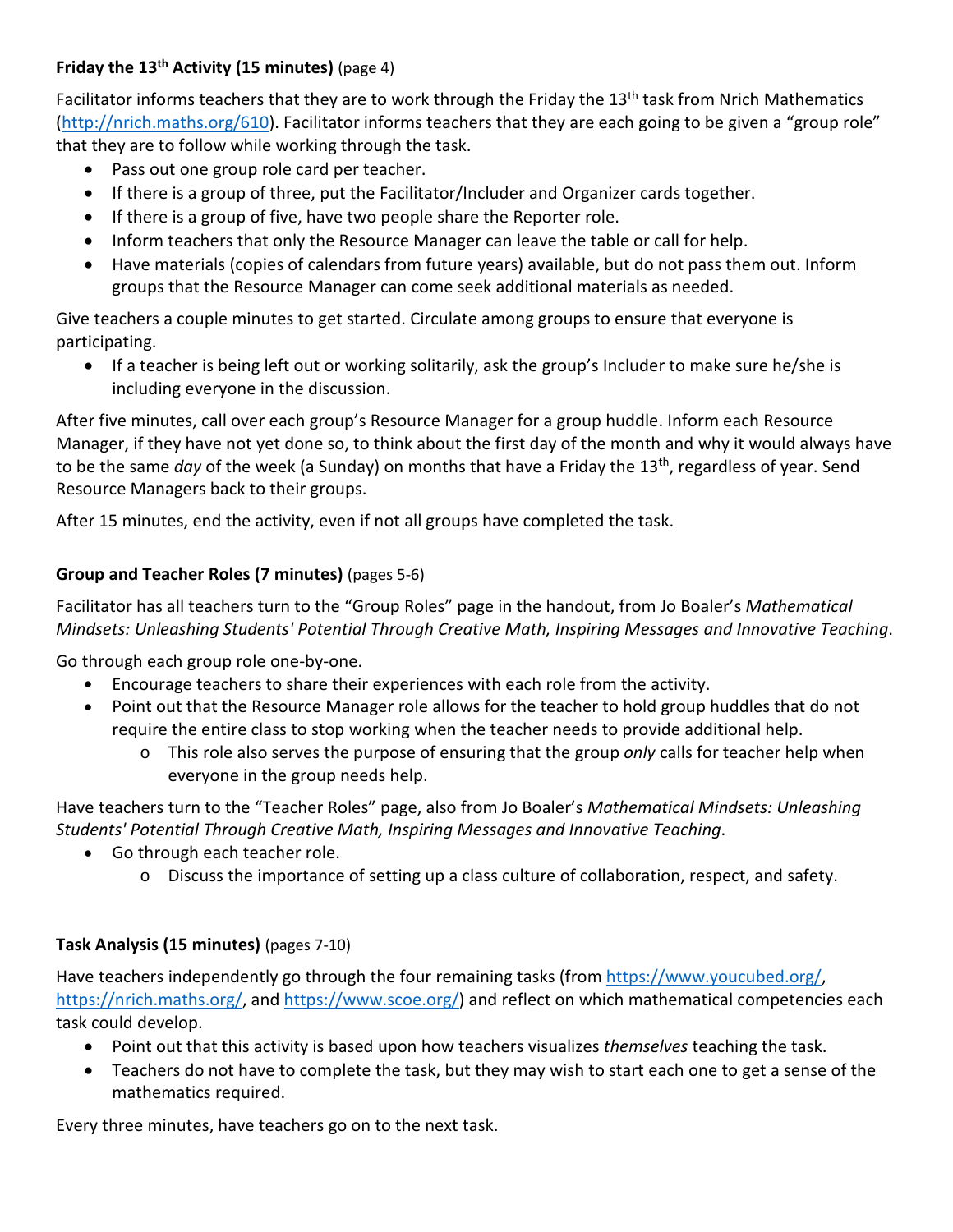After 12 minutes, point out that *having students work in groups* can increase student opportunity for certain competencies (especially "justifying methods," "representing ideas/concepts/patterns," and "rephrasing problems").

# **Designing Rich Mathematical Tasks (6 minutes)** (page 11)

Facilitator goes through the "checklist" on the last page, from Jo Boaler's *Mathematical Mindsets: Unleashing Students' Potential Through Creative Math, Inspiring Messages and Innovative Teaching*. Be clear that these are not just for designing tasks, but points to consider when incorporating existing tasks into lessons.

- "*Can you present the task before teaching the method?"* Allowing students to develop their own methods often leads to deeper exploration and understanding of the math. Don't over-support; use team huddles to provide help as needed throughout the task.
- "*Can you make it visual*?" Are you allowing students to communicate their understanding visually, such as via a chart/table/ graph?
- "*Low floor and high ceiling*"

Is the task accessible to all learners? Are there extensions that allow the problem to be taken to a more complex level for stronger students?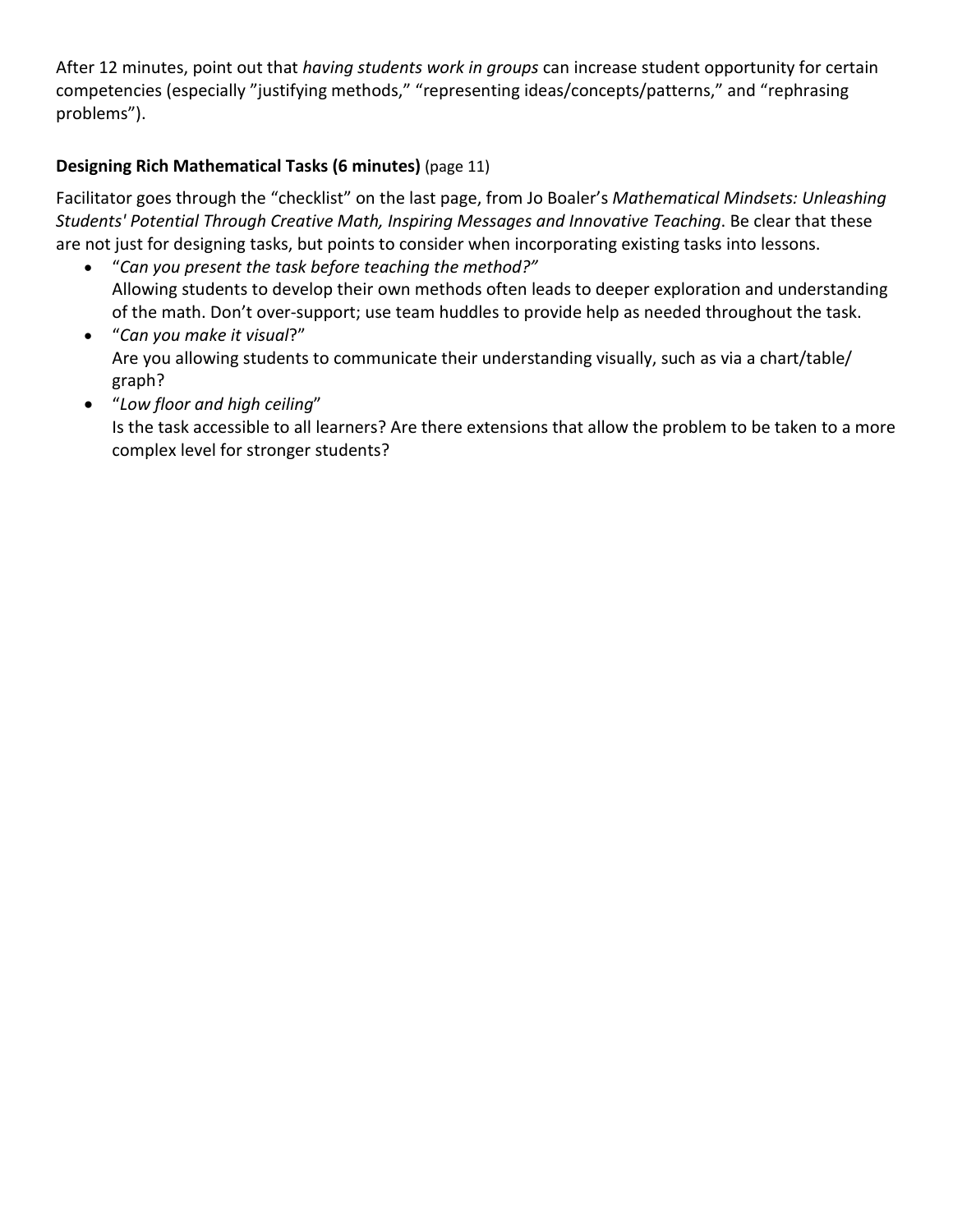# *Workshop* **- Problems in Context: Planning for Authentic Tasks**

### **Objectives**

The goals of this session are to:

- Discuss the differences between a task that is removed from, and a task that is grounded in, an authentic context
- Have teachers work through a real-world task
- Workshop/plan a future lesson that incorporates an authentic context

# **Guiding Questions**

- Are the tasks we give to students disproportionately focused on skills and procedures?
- To what extent do we provide students with the opportunity to learn mathematics in a meaningful context?
- How do we plan a lesson that supports students' learning as they engage with an authentic mathematical task?

# **At a Glance**

- Brief overview of traditional vs. contextual approach.
- *Half-plus-seven* activity mathematical task. Each teacher works through parts 1 and 2 of task, and looks over part 3.
- Whole group overview and discussion of *Half-plus-seven* activity.
- Presentation of planning guide for *Half-plus-seven* task.
- Workshop time: planning for a future lesson with planning guide.

# **Materials**

Handout M4 (Workshop: Problems in Context, 9 pages)

### **Procedure**

**Set-up:** Arrange desks or tables so that teachers have a clear view of the PowerPoint.

### **Before We Begin:**

Facilitator welcomes teachers as they arrive.

● Encourage teachers to sit in pairs. They may work individually if they would like.

### **Introducing the Session's Focus: Problems in Context (5 minutes)** (slides 2-4)

Facilitator goes through Slides 2-4 of the PowerPoint. The purpose of these slides is to frame the focus of this session (mathematical tasks in context). The facilitator should try to avoid presenting direct instruction as "bad" and contextual learning as "good," but rather utilize this portion of the session to point out limitations inherent to direct instruction and how it could be supplemented with contextual learning experiences.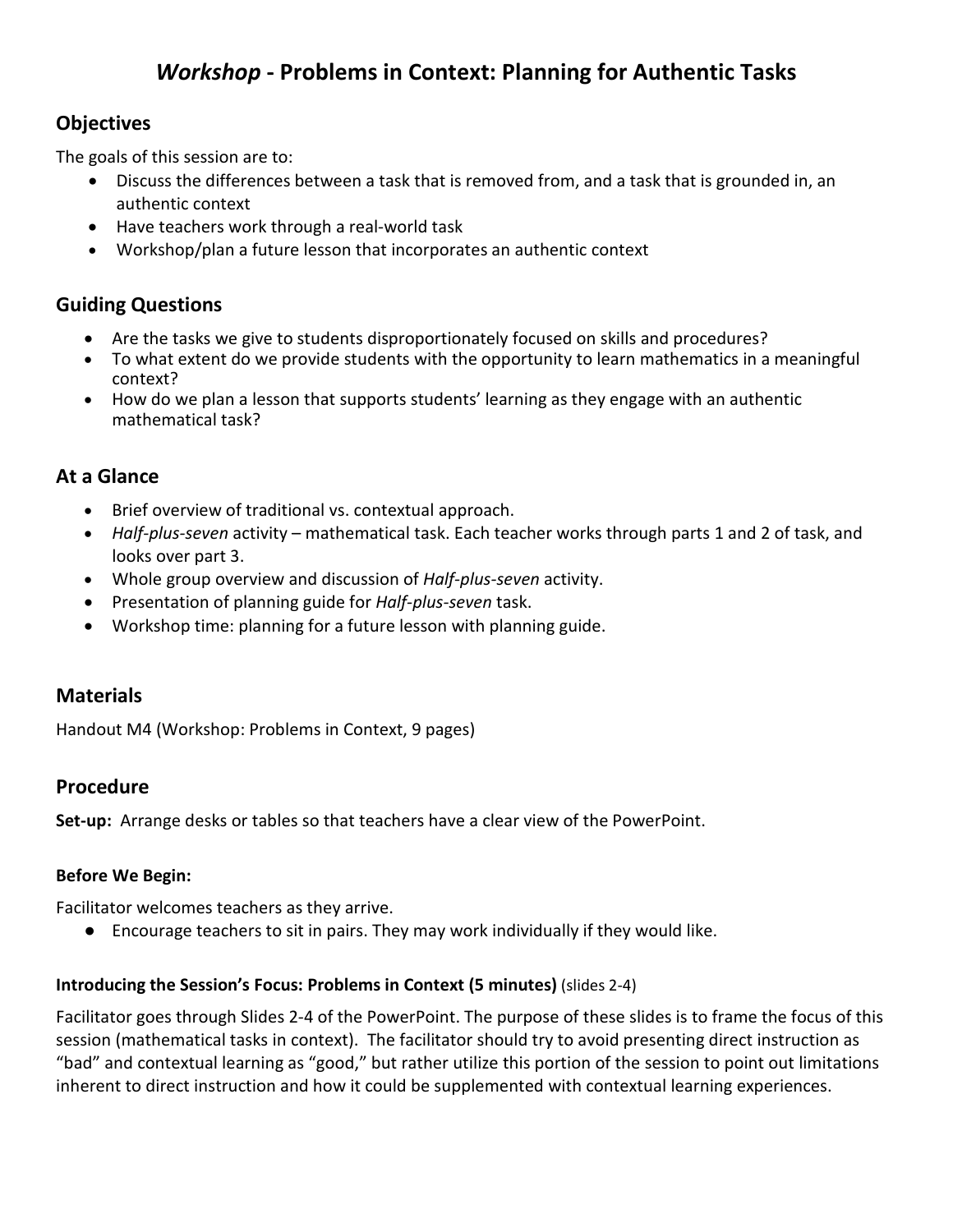### *Half-plus-seven* **Activity (20-25 minutes)** (pages 2-4, slides 5-14)

The half-plus-seven activity is adapted from the Mathalicious lesson "Datelines" [\(https://www.mathalicious.com/lessons/datelines\)](https://www.mathalicious.com/lessons/datelines)

Facilitator asks each teacher to work through parts 1 and 2 of the *Half-plus-seven* task (page 2), keeping the PowerPoint on Slide 5 or 6 while they work. When teachers have finished with parts 1 and 2, teachers should read through part 3 of the task (pages 3-4). Teachers can work individually, however the facilitator should encourage teachers to work with a partner. **(6-7 minutes)**

Facilitator then goes through Slides 6-14, explaining various components of the task. **(14-18 minutes)**

- Slide 7: Most students should have little difficulty completing this part of the task, until the last column of the table. This begins to get students thinking about how to use the half-plus-seven rule to figure out one's own max age if the age of his/her date is given.
- Slides 8-9: This portion of the task asks students to represent the rule as an equation. It is a great opportunity for student discussion, especially when determining the reverse of the *half-plus-seven* rule.
- Slides 10-12 (pages 3-4): This portion of the task illustrates the *half-plus-seven* rule graphically as a system of inequalities. Students can be asked about the point of intersection, what the area to the left of that point represents (what does it reflect in this context?). Visually, students are able to see where actual couples fall, and whether or not they are in the "dating zone."
- Slide 13-14: Overview of the various ways students are able to interact with mathematics through this task.

### **Workshop (30 minutes)** (pages 5-9, slides 15-16)

Facilitator has teachers look over pages 5-6. When teachers are looking over page 5, facilitator recommends to teachers that they work through a task themselves before giving it to students. Teachers can discuss their initial thoughts with a partner during this time. **(5 minutes)**

Facilitator goes through the planning guide, within the context of the *Half-plus-seven* task (page 6, Slide 15). Facilitator discusses the intent behind the guide, which is to help teachers: *evaluate* the task, *troubleshoot* misconceptions and difficulties, and *support* their students in completing the task. **(5 minutes)**

### **Planning a future lesson. (20 minutes)**

Facilitator refers teachers to pages 7 and 8 of the handout for examples of additional lessons involving tasks grounded in authentic contexts. Facilitator presents the final slide (Slide 16) and gives teachers the remaining time in the session to complete page 9 of the handout.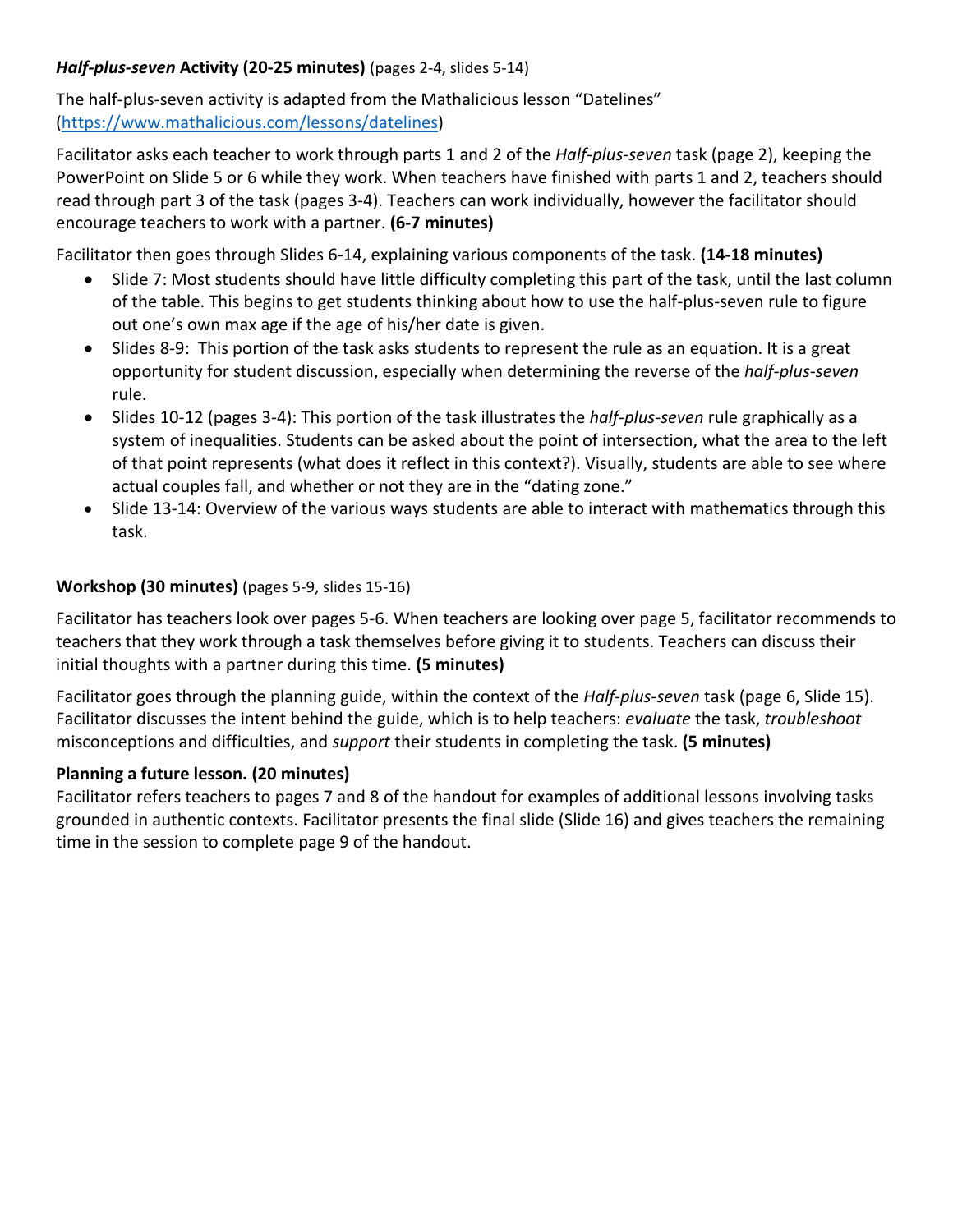# **Project-Based Learning**

# **Objectives**

The goals of this session are to:

- Present the project-based learning process, learning outcomes of project-based learning, the teacher's role in project-based learning, and variations of project-based learning
- Connect teachers with online resources for math projects
- Show project-based learning in action, via the documentary *Most Likely to Succeed*

# **Guiding Questions**

- What is project-based learning?
- What types of project-based learning experiences can I give to my students?

# **At a Glance**

- Reflection of Paul Lockhart quote
- The project-based learning process
- The teacher's role
- Project-based learning variations
- Activity film viewing
- Online resources for project-based learning in the mathematics classroom

# **Materials**

Handout M5 (Project-based Learning, 3 pages)

Film *Most Likely to Succeed* (with viewing access code for teachers)

# **Procedure**

**Set-up:** Arrange desks or tables so that teachers are able to easily see the screen where the film will be shown.

# **Before We Begin: Quote "to do mathematics" (2 minutes)** (page 1)

Facilitator welcomes teachers as they arrive

● Ask teachers to read and reflect on the quote on the first page of the handout.

### **Introducing the Session's Focus: Project-Based Learning (20-25 minutes)** (pages 2-3)

Facilitator goes through pages 2-3 of the handout. This material is adapted from:

Wurdinger, S. D. (2016). *The Power of Project-Based Learning: Helping Students Develop Important Life Skills* (Reprint edition). Lanham, MD: Rowman & Littlefield Publishers.

*The project-based learning process* - Facilitator unpacks the cognitive process inherent to a project (page 2). Facilitator asks for a teacher to describe a project they have given to their students and diagrams the PBL process on the board, having the teacher fill in examples of students having to cycle through the phases of "plan," "test," and "reflect." **(8 minutes)**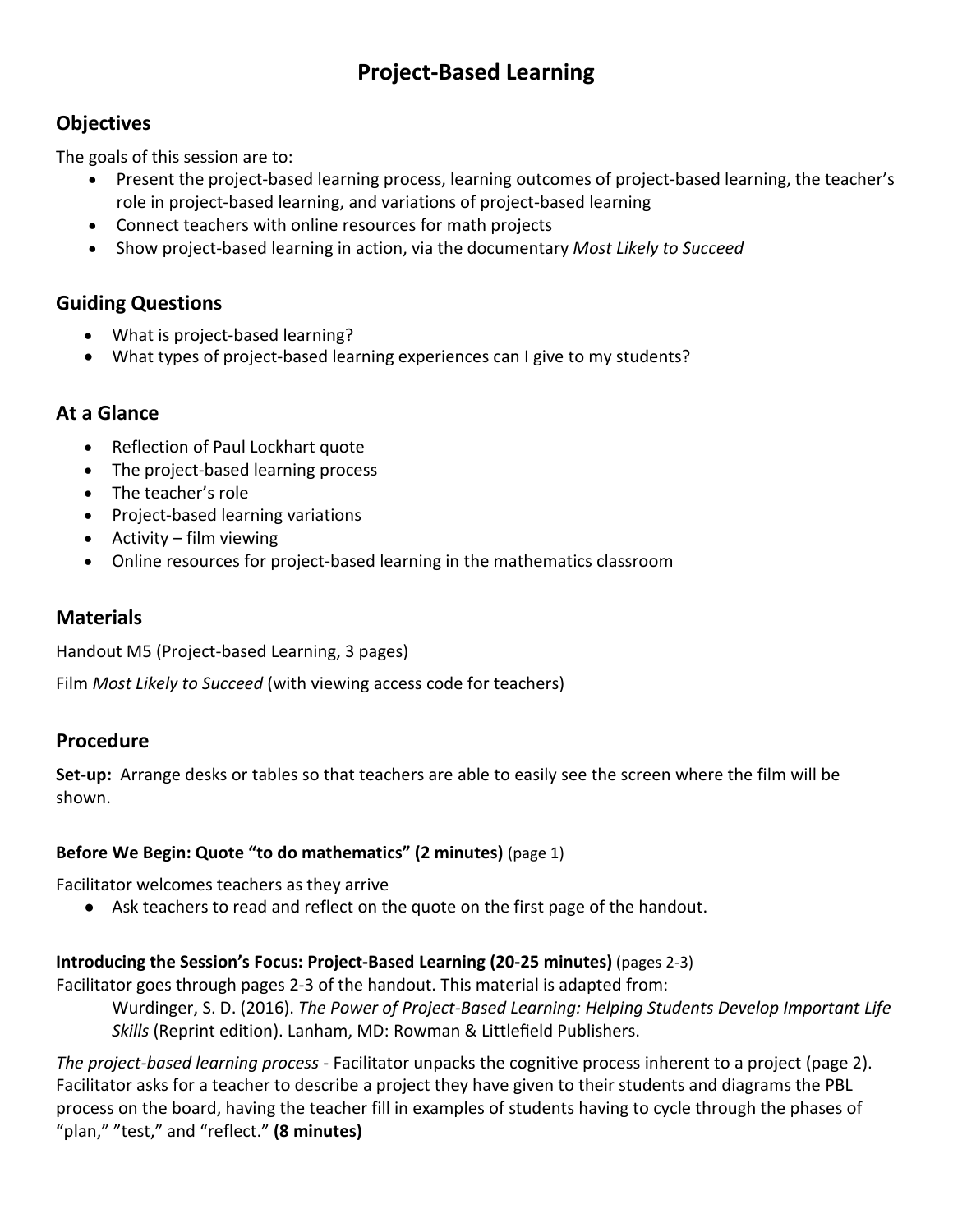• Note: Consider reaching out to teachers about sharing a project in advance of the session, and/or having an example project to share should no teachers choose to share a past project during the session.

### *Learning outcomes of PBL* - Facilitator reads through the list of learning outcomes. **(2 minutes)**

*The educator's role in project-based learning* - Facilitator discusses role of the teacher being more of a guide rather than leader throughout the project-based learning process (page 2). It is important that students have opportunities to generate their own plans, test those plans, and reflect on their mistakes; doing "too much" can interfere with this process. In project-based learning, the teacher is there to support students in obtaining the information/materials/resources they need to be able to advance from one step to the next in the PBL process. **(5 minutes)**

*Five variations of project-based learning* - Facilitator gives teachers time to look over page 3 of the handout. The facilitator shares with teachers that depending on teacher experience, the learning objective, and context, different variations of projects may be more appropriate than others. **(5 minutes)**

### **Film (25 minutes)**

Facilitator shows the first 25 minutes of the film. Facilitator then gives teachers the online access code to finish the film (they have one week to view the film before the access code expires).

Film access: <https://teddintersmith.com/mltsfilm/>

### **Connecting Teachers with Project-Based Learning Resources (5 minutes)**

Facilitator shares with teachers the following link:

[https://www.ct4me.net/math\\_projects\\_2.htm](https://www.ct4me.net/math_projects_2.htm)

This website inventories various sites known to contain high-quality mathematics projects. This website also provides teachers with other resources geared towards supporting those new to PBL.

Note: Facilitator should explore and become familiar with the website and its offerings prior to session.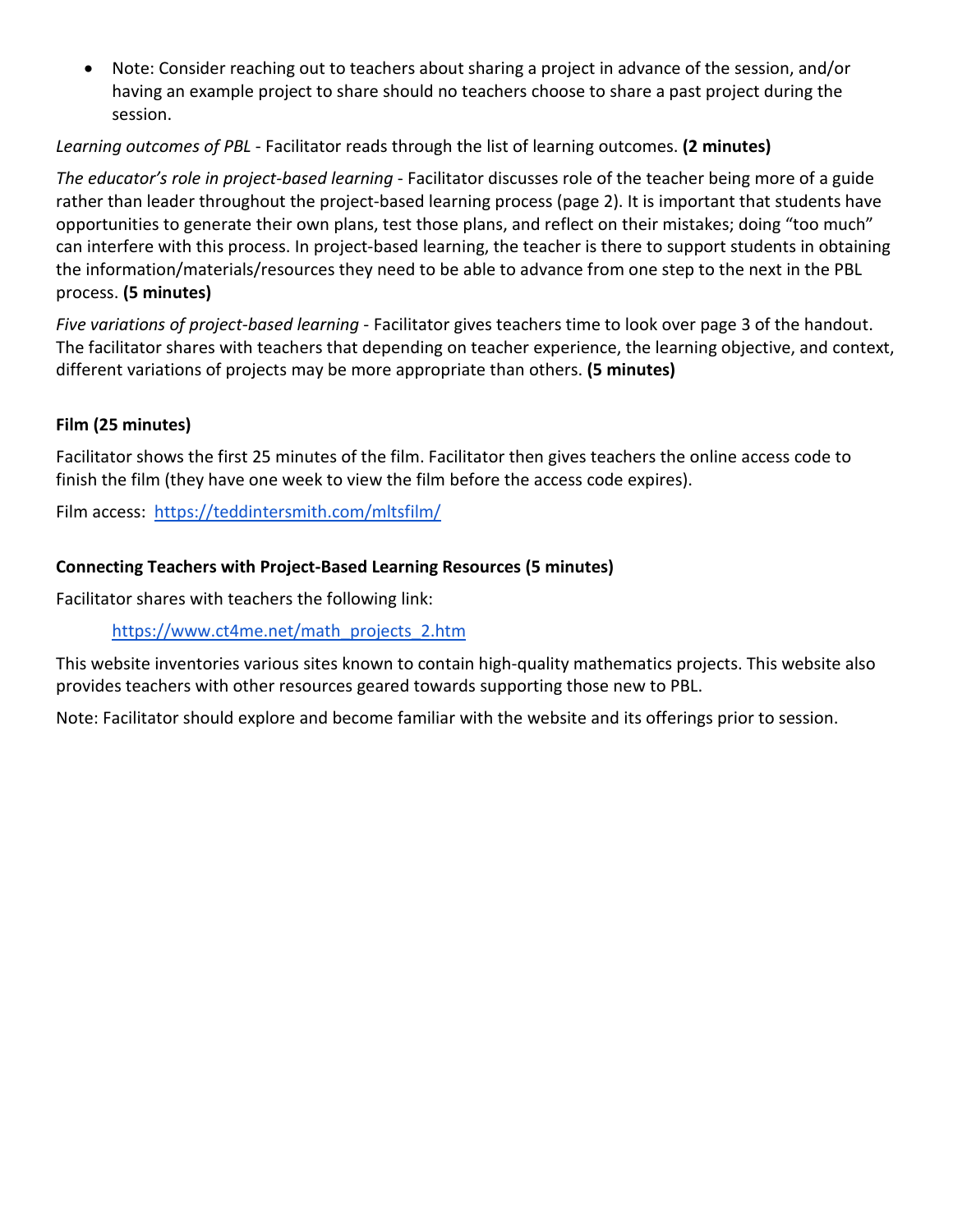# **Supporting Academic Tenacity in Mathematics: Teacher Questioning and Feedback**

# **Objectives**

The goals of this session are to:

- Look back on the full PD series providing context to mathematical content: the how and why
- Have teachers reflect on how much opportunity they are currently providing to students to reflect on their learning and track their progress
- Expose teachers to mathematical tasks that support academic tenacity

# **Guiding Questions**

Part 1: Looking Back on this PD Series

- How does placing course content in the context of a real-world scenario help make the mathematical content and processes enticing, meaningful, and memorable?
- How does applying mathematical learning to real-life situations *now* help students develop the skill of transferring such learning to the problem-solving, projects, and tests they will face *in their future*?
- Why move from "telling" to realistic problem-solving, sense-making, and discovery?

Part 2: Academic Tenacity

- What is academic tenacity?
- What types of tasks and questions promote academic tenacity?
- How do students' responses to high-quality questions give us insight into their learning?
- What types of feedback should we be giving students?

# **At a Glance**

Part 1:

- Ted McCain quote reflection
- Return to Jo Boaler's six different ways of working with mathematics
- Review of teacher planning guide and student graphic organizer for working through tasks
- Present additional resource for rich mathematical tasks (Problem of the Month)

Part 2:

- What is academic tenacity?
- Review reflection and progress tracking handouts
- MARS task activity and discussion

### **Materials**

Handout M6.1 (Authentic Problem Solving, 4 pages)

Handout M6.2 (Supporting Academic Tenacity, 11 pages)

Handout M6.3 (Problem of the Month example)

Handout M6.4 (*House Sales* MARS task, one per pair)

Handout M6.5 (MARS task descriptions)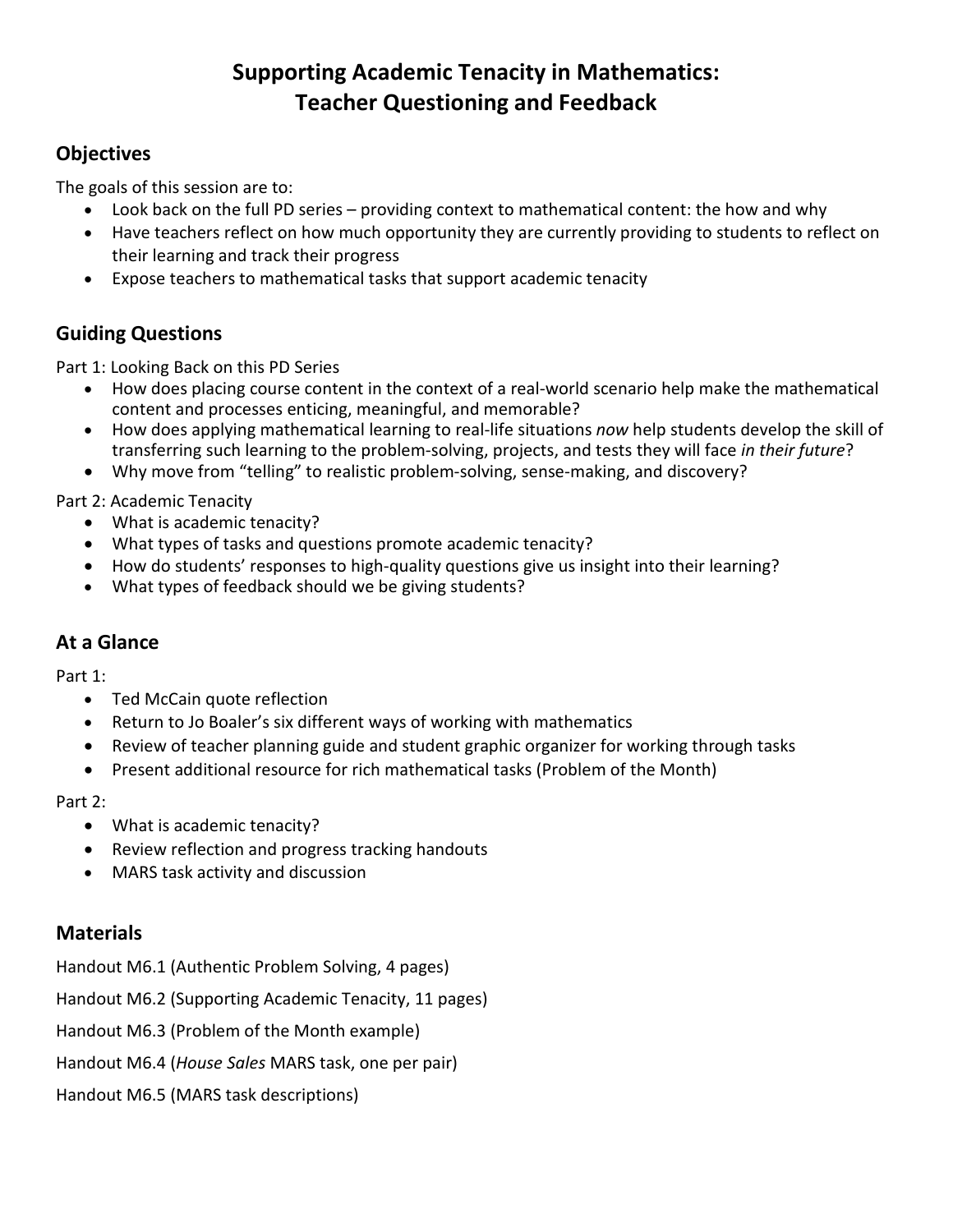# **Procedure**

**Set-up:** Keep all handouts separate so as to not have too much material given to teachers at once. Have part 1 PD handouts available for teachers as they arrive. The remaining handouts will be distributed throughout the session.

### **Before We Begin: Quote "tasks in the form of a problem" (2 minutes)** (page 1)

Facilitator welcomes teachers as they arrive

• Ask teachers to read and reflect on the quote on the first page of handout M6.1.

### **Introducing the Session's Dual Focus: Review Big Ideas from Entire PD Series; Supporting Academic Tenacity (15 minutes)**

Facilitator goes through each of Boaler's six mathematical competencies explored in this series (page 2). Tasks given to students should, whenever possible, provide students with the opportunity to develop multiple competencies. **(4 minutes)**

Facilitator reviews two handouts provided at earlier sessions: the student handout for working through authentic tasks, and the teacher planning guide (pages 3-4). **(2 minutes)**

Facilitator passes out handout M6.3, the Problem of the Month handout from the Silicon Valley Mathematics Initiative [\(http://www.svmimac.org/problemsofthemonth/problemsofthemonth.html\)](http://www.svmimac.org/problemsofthemonth/problemsofthemonth.html), as an additional resource available to teachers. **(2 minutes)**

Facilitator introduces/segues to concept of *academic tenacity*. Facilitator hands out handout M6.2 and allows teachers a moment to read definition of academic tenacity (page 1; from Dweck, Walton, & Cohen, 2014). Teachers take a couple of minutes discussing with a partner/in a small group their experiences/struggles with developing students' academic tenacity. **(7 minutes)**

### **Opportunities for Students to Reflect on Learning/Track Their Progress (10 minutes)**

Facilitator asks teachers to share with each other the ways in which their students reflect on their own learning and monitor their progress. Facilitator then has teachers review to the three included handouts on pages 3-6 (assessment corrections, tracking my progress in mathematics, and unit assessment feedback). Facilitator makes clear that these handouts are *examples* of ways in which students can reflect upon their own work and monitor their growth over time, and to think of if and how they may be useful to each individual teacher.

### **House Prices and Payments MARS task (30 minutes)**

Facilitator passes out to teachers handout M6.4, the *House Prices and Payments* task from the Mathematics Assessment Resource Service [\(http://www.scoe.org/mars,](http://www.scoe.org/mars) one task per pair, two for a group of three), and asks them to work through the task. **(5 minutes)**

Facilitator prompts teachers to turn to page 7 of handout M6.2, and, with their partner/small group, to check off which competencies this task included. Facilitator has teachers share out. **(5 minutes)**

Facilitator prompts teachers to look at the student work and to discuss and answer the questions about the student (pages 7-9). Facilitator encourages teachers to share their thoughts as a whole group. **(10 minutes)**